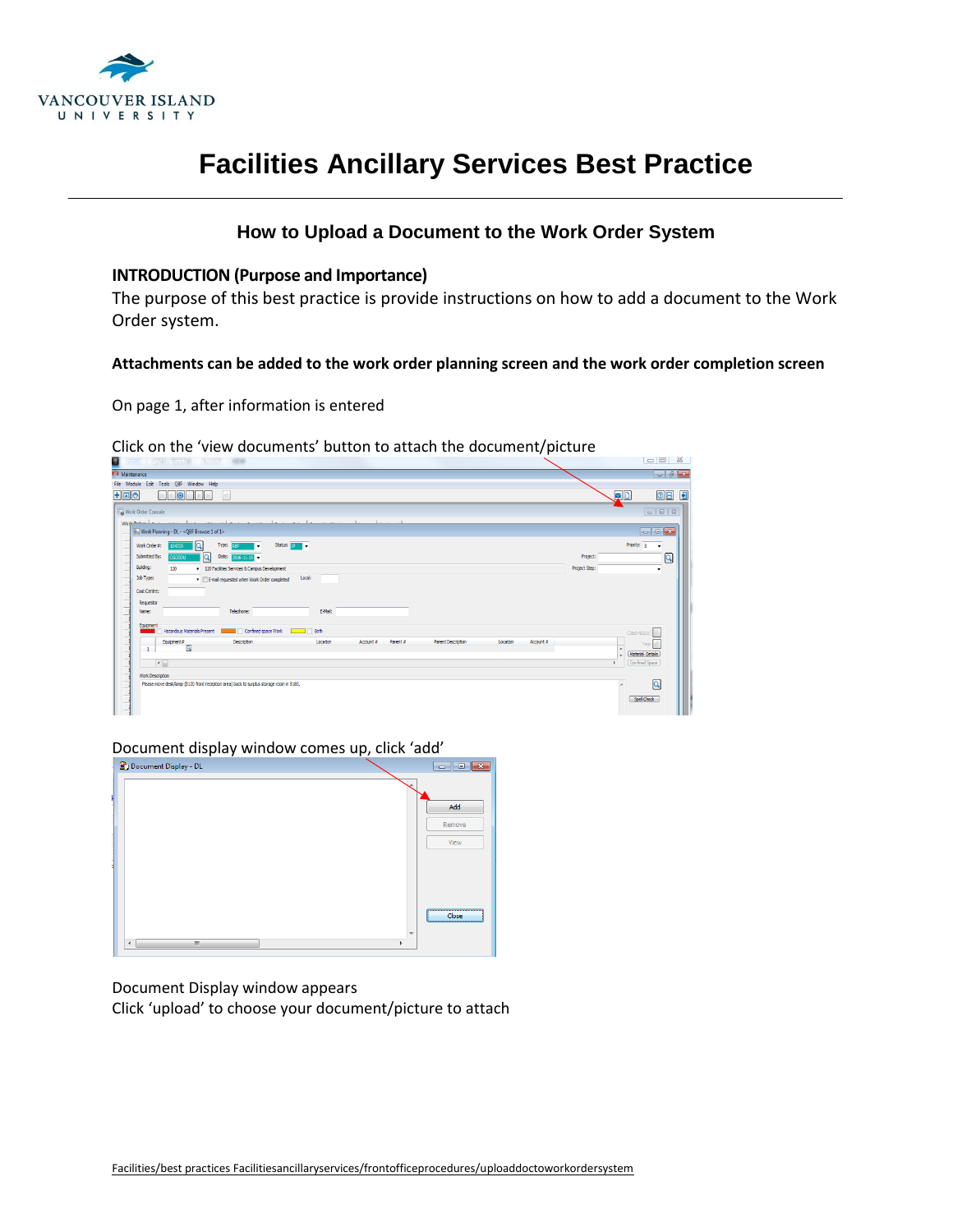

| Associate document with                      | Work Orders - 104725     |                         |
|----------------------------------------------|--------------------------|-------------------------|
| Use an existing document                     |                          |                         |
| <b>Document Details</b>                      |                          |                         |
| Document #:                                  | $\overline{\phantom{a}}$ |                         |
| Title:                                       |                          |                         |
|                                              |                          | <b>Upload</b>           |
| Document Title:<br>П                         |                          | Save                    |
| Document Type: @ File Location @ URL Address |                          | Close                   |
| Directory:                                   |                          | ٠                       |
| Type:                                        | ٠                        |                         |
| Filename:                                    |                          | $\overline{\mathsf{Q}}$ |
| URL:                                         |                          |                         |

### The Document Upload window appears Click 'upload' to load document



### The file Upload window appears Click 'browse' to choose your document

|                                | Direct Line File Upload                                                                                                                                                                                                                    |
|--------------------------------|--------------------------------------------------------------------------------------------------------------------------------------------------------------------------------------------------------------------------------------------|
|                                | Please select the file to upload to the Direct Line server.<br>These files are to be associated with 'Work Orders - 104725'<br>The maximum upload file size is 2MB.<br>Please enter a short description/title of the contents of the file. |
| FileName<br>Title <sup>-</sup> | Browse<br>Upload                                                                                                                                                                                                                           |

#### Click 'open' to add the document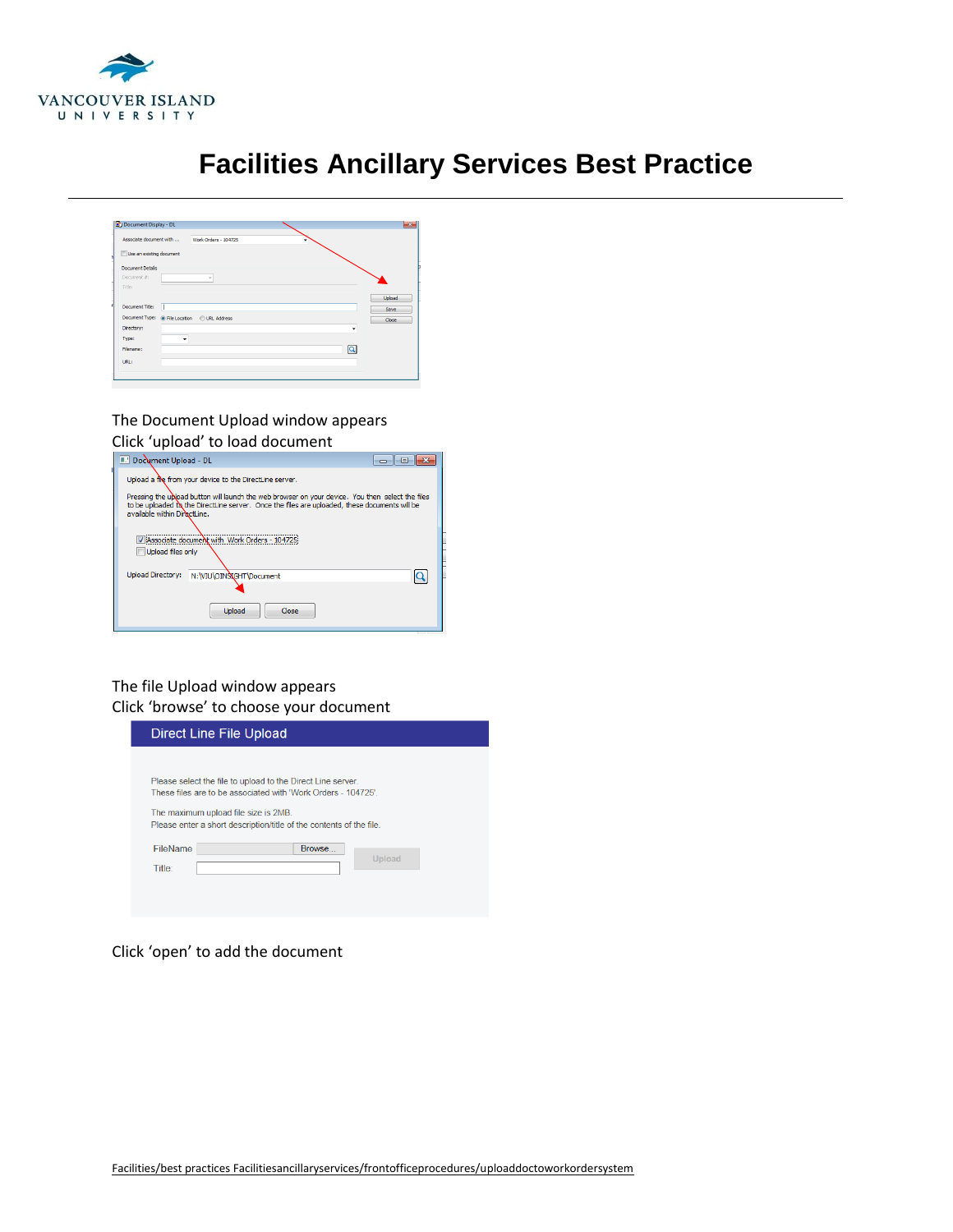

| Organize -<br>New folder                  |        |                                     |                    |                   |               | 胆<br>٠         |
|-------------------------------------------|--------|-------------------------------------|--------------------|-------------------|---------------|----------------|
| Downloads<br>la.                          | ۸      | Name                                | Date modified      | Type              | Size          |                |
| Recent Places                             |        | 2016-10-19 Draft agenda .docx       | 10/18/2016 10:07   | Microsoft Word D. | 27 KB         |                |
|                                           |        | 2016-10-19 Draft Agenda .pdf        | 10/18/2016 10:07.  | Adobe Acrobat D   | 197 KB        |                |
| Libraries                                 |        | 2016-10-19 Draft Notes.docx         | 10/27/2016 3:45 PM | Microsoft Word D. | 36 KB         |                |
| R<br>Documents                            |        | 2016-10-19 Draft Notes.pdf          | 10/27/2016 3:45 PM | Adobe Acrobat D   | 440 KB        |                |
| Music                                     |        | CWJReg20161002.docx                 | 10/18/2016 10:04   | Microsoft Word D. | 64 KB         |                |
| Pictures                                  |        | CWJReg20161002.pdf<br>v.            | 10/18/2016 10:04   | Adobe Acrobat D   | <b>583 KB</b> |                |
| Videos                                    |        | EducReg20161001.docx                | 10/18/2016 10:04   | Microsoft Word D. | 98 KB         |                |
|                                           |        | EducRea20161001.pdf                 | 10/18/2016 10:04   | Adobe Acrobat D   | 482 KB        |                |
| <b>A</b> Computer                         |        | ElderCollegeReg20161004.docx        | 11/22/2016 12:45   | Microsoft Word D. | 85 KB         |                |
| Default (C:)                              |        | ElderCollegeReg20161004.pdf         | 11/22/2016 12:45   | Adobe Acrobat D.  | 411 KB        |                |
| emergency_operations (\\savary.capitan)   |        | MediaStReg20161003.docx             | 10/21/2016 11:56   | Microsoft Word D. | 104 KB        |                |
| facility (\\capitan\shares\f) (F;)        |        | 뻇<br>MediaStReg20161003.pdf         | 10/21/2016 11:56   | Adobe Acrobat D., | 422 KB        |                |
| Removable Disk (G:)                       | $\sim$ | MediaStReg20161005Clarification.msg | 10/21/2016 11:57   | Outlook Item      | 184 KB        |                |
| File name: 2016-10-19 Approved Agenda.pdf |        |                                     |                    |                   | ۰             | All Files (**) |

### The filename of your document will appear in the window Click 'upload'

| Direct Line File Upload                                                                                                                                                                                                                    |
|--------------------------------------------------------------------------------------------------------------------------------------------------------------------------------------------------------------------------------------------|
| Please select the file to upload to the Direct Line server.<br>These files are to be associated with 'Work Orders - 10472&'<br>The maximum upload file size is 2MB.<br>Please enter a short description/title of the contents of the file. |
| FileName F:\Space Allocation Grou<br>Browse<br>Upload<br>Title:<br>[file size $= 0.19 \text{ MB}$ ]                                                                                                                                        |

# Your document will show that it is uploaded<br>
Direct Line File Upload



Now click 'close' The document upload window will appear. Click close.